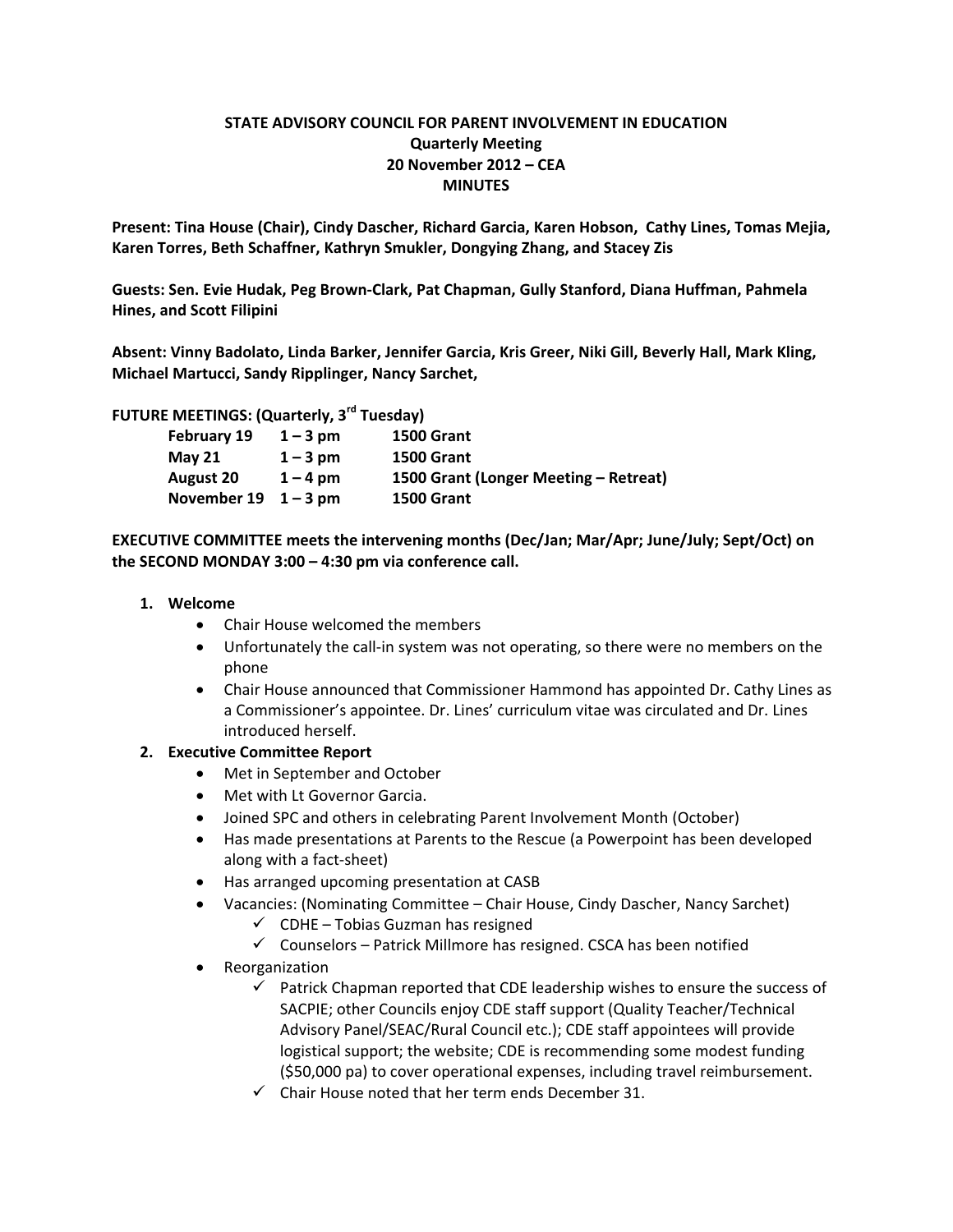• Election of Chair 2013: Chairman House opened nominations. Richard Garcia, seconded by Karen Hobson, nominated Dr. Cathy Lines. There were no other nominations. Nominations closed/Question called. Dr. Cathy Lines was elected by unanimous acclamation.

# **3. Task Force Reports**

## **a) Website**

- Cindy Dascher acknowledged the input of numerous members
- Pamela Hines demo'ed the proposed website.
- The Council discussed/made suggestions
- Ms. Hines, along with Michelle Gebhart of CDE, will complete the model, will share with Council for 48 hours (maybe more) before publishing
- Ms. Hines noted that CDE is changing software: the look will change
- Disclaimer will be small size
- Chair House will forward slides from 2012.

#### **b) Communications**

- Gully Stanford acknowledged members' input and circulated and reviewed the attached proposal
- The Council discussed/made suggestions (noted in revised version)
- Executive Committee will consider on Dec 10

## c) **Fundraising**

 Chair House noted that the Executive Committee will convene a Task Force to start the work on fundraising.

#### **4. Committee Updates**

- **a) Student Achievement (Jennifer Garcia, Chair)**
	- o Chair House noted that she had received a report from Jennifer Garcia

#### **b) Parent Leadership (Karen Hobson, Chair)**

#### **c) Higher Education (Kris Greer, Chair)**

o Chair House noted that she had received a report from Kris Greer

#### **d) Policy (Vinny Badolato)**

- o Policy Committee met (Badolato, John Giardino, Evie Hudak, Gully Stanford)
- o Report attached
- o Discussion of State Accountability Network. Agreed to request a detailed proposal (Hudak) in time for Executive Committee December 17
- o Noted: CDE's very generous proposal to seek operating funds

#### **5. Presentation**

Sarah Ohle and Kady Lanoha of CDE presented the Draft Graduation Guidelines :

- To be adopted by SBE May 2013; Districts have till spring 2014 to adopt; will apply to students entering  $9<sup>th</sup>$  grade in 2014-15
- 3 handouts attached (Overview; Presentations to Date; membership)
- Noted that Karen Hobson serves
- Next Guidelines Advisory Council meeting: November 28.
- There will be a webinar November 27: